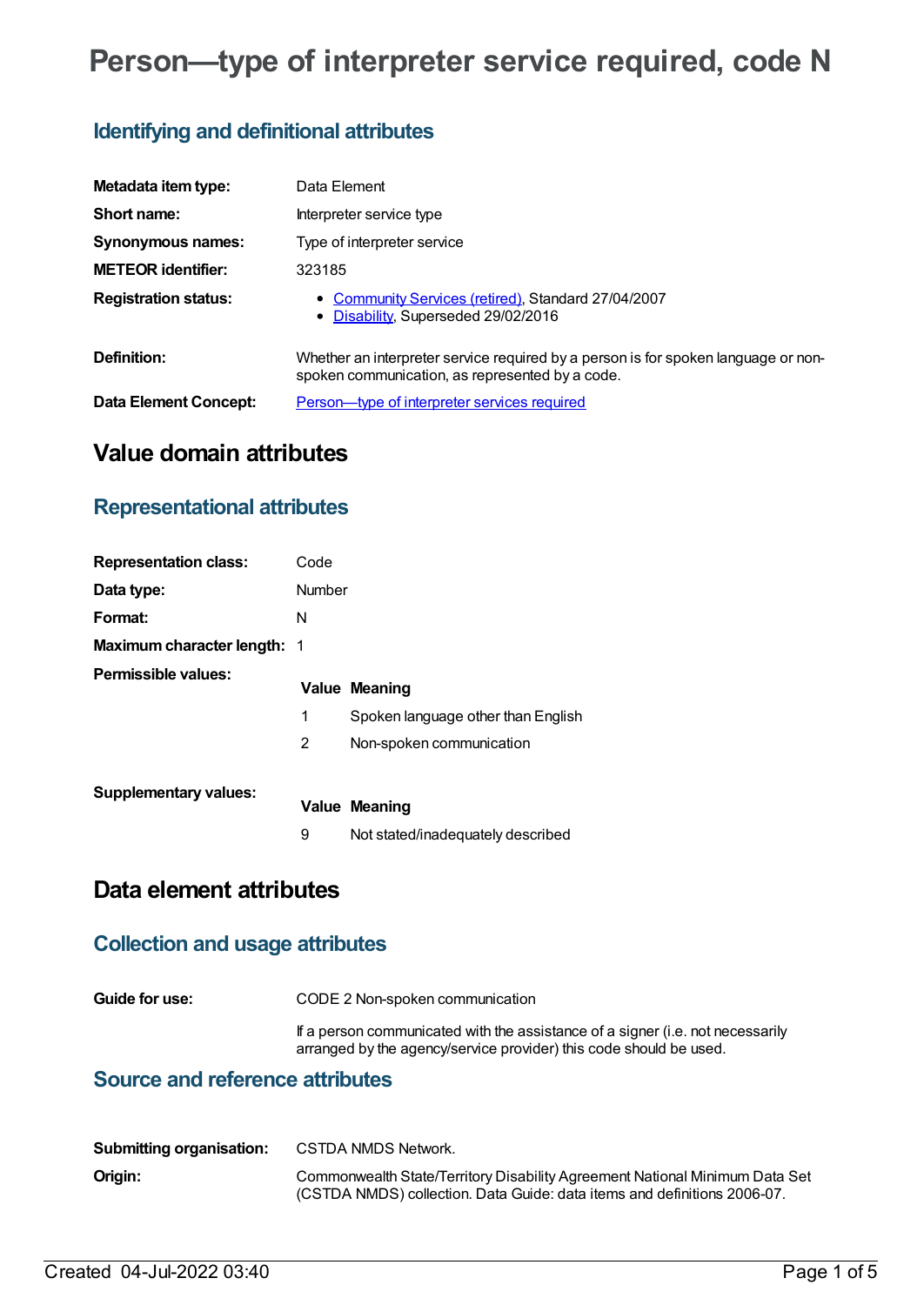### **Relational attributes**

| Related metadata<br>references:   | See also Person-interpreter service required                                                                                                                           |
|-----------------------------------|------------------------------------------------------------------------------------------------------------------------------------------------------------------------|
|                                   | • Community Services (retired), Standard 10/04/2006<br>• Disability, Superseded 28/09/2016<br>• Health, Standard 08/02/2006<br>• Tasmanian Health, Standard 27/04/2021 |
|                                   | • WA Health, Standard 19/03/2015                                                                                                                                       |
|                                   | See also Person-interpreter service required indicator, yes/no/not<br>stated/inadequately described code N                                                             |
|                                   | • Disability, Standard 28/09/2016                                                                                                                                      |
|                                   | See also Person-interpreter service required, yes/no/not stated/inadequately<br>described code N                                                                       |
|                                   | • Disability, Superseded 28/09/2016                                                                                                                                    |
|                                   | Has been superseded by Person-type of interpreter service required, spoken<br>language/non-spoken communication code N                                                 |
|                                   | • Disability, Standard 29/02/2016                                                                                                                                      |
| <b>Implementation in Data Set</b> |                                                                                                                                                                        |
| <b>Specifications:</b>            | Commonwealth State/Territory Disability Agreement NMDS - 1 July<br>2006Community Services (retired), Superseded 14/12/2008                                             |
|                                   | <b>DSS</b> specific information:                                                                                                                                       |
|                                   | This data element must be completed if a response of Yes (code 1) is recorded in<br>response to the question of whether an interpreter service is required.            |
|                                   |                                                                                                                                                                        |
|                                   | <b>Commonwealth State/Territory Disability Agreement NMDS (July</b><br>2008)Community Services (retired), Superseded 11/11/2009                                        |
|                                   | <b>DSS</b> specific information:                                                                                                                                       |
|                                   | This data element must be completed if a response of Yes (code 1) is recorded in<br>response to the question of whether an interpreter service is required.            |
|                                   | Disability services client details clusterCommunity Services (retired), Standard<br>10/04/2013<br>Disability, Standard 13/08/2015                                      |
|                                   | Disability Services NMDS 2009-10Community Services (retired), Superseded<br>15/12/2011                                                                                 |
|                                   | Implementation start date: 01/07/2009                                                                                                                                  |
|                                   | <b>DSS</b> specific information:                                                                                                                                       |
|                                   | This data element must be completed if a response of Yes (code 1) is recorded in<br>response to the question of whether an interpreter service is required.            |
|                                   | Disability Services NMDS 2010-11 Community Services (retired), Superseded<br>15/12/2011                                                                                |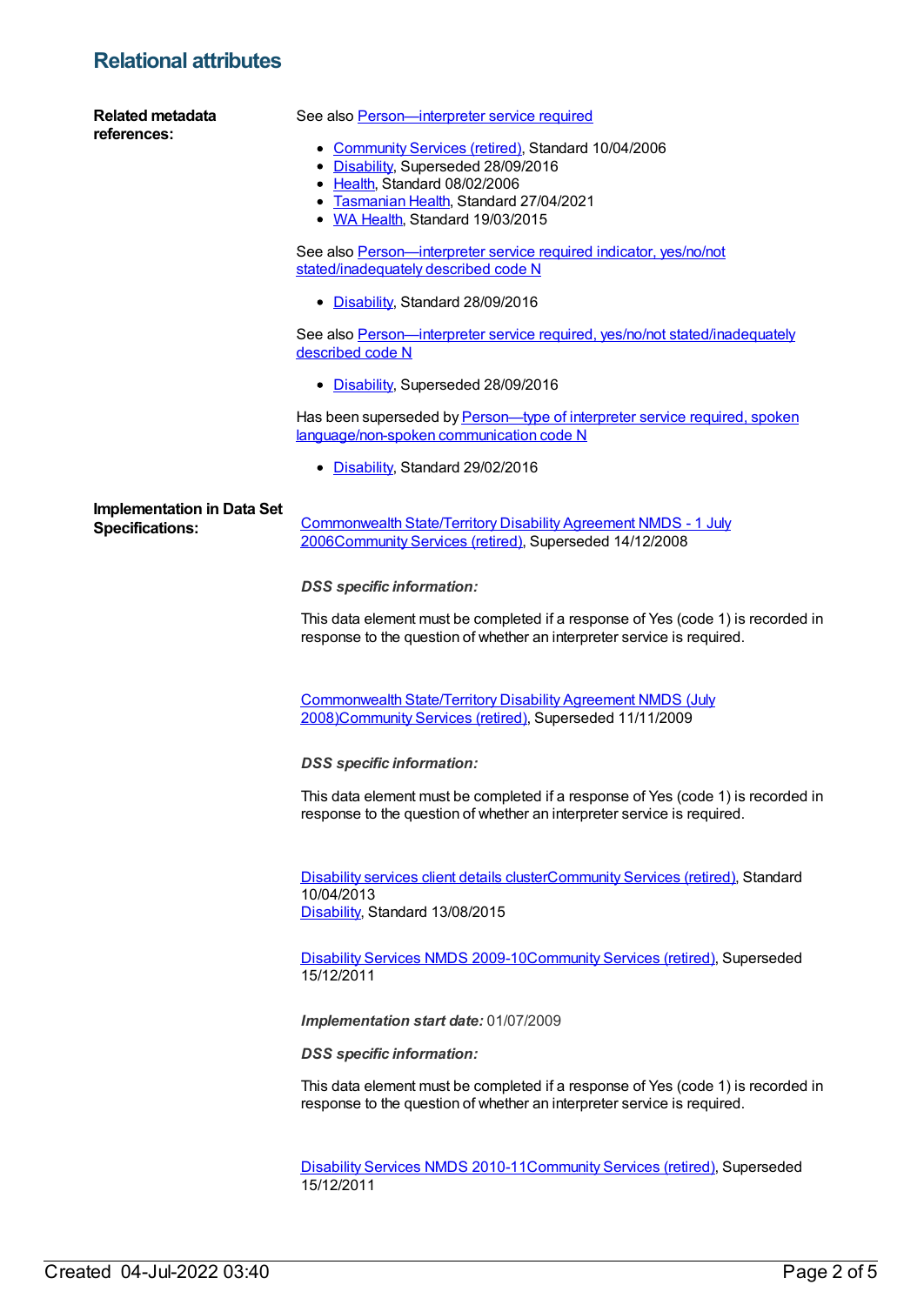#### *Implementation start date:* 01/07/2010

#### *DSS specific information:*

This data element must be completed if a response of Yes (code 1) is recorded in response to the question of whether an interpreter service is required.

[Disability](https://meteor.aihw.gov.au/content/461636) Services NMDS 2011-12[Community](https://meteor.aihw.gov.au/RegistrationAuthority/1) Services (retired), Superseded 13/03/2013

#### *Implementation start date:* 01/07/2011

*DSS specific information:*

This data element must be completed if a response of Yes (code 1) is recorded in response to the question of whether an interpreter service is required.

[Disability](https://meteor.aihw.gov.au/content/461640) Services NMDS 2012-14[Community](https://meteor.aihw.gov.au/RegistrationAuthority/1) Services (retired), Standard 13/03/2013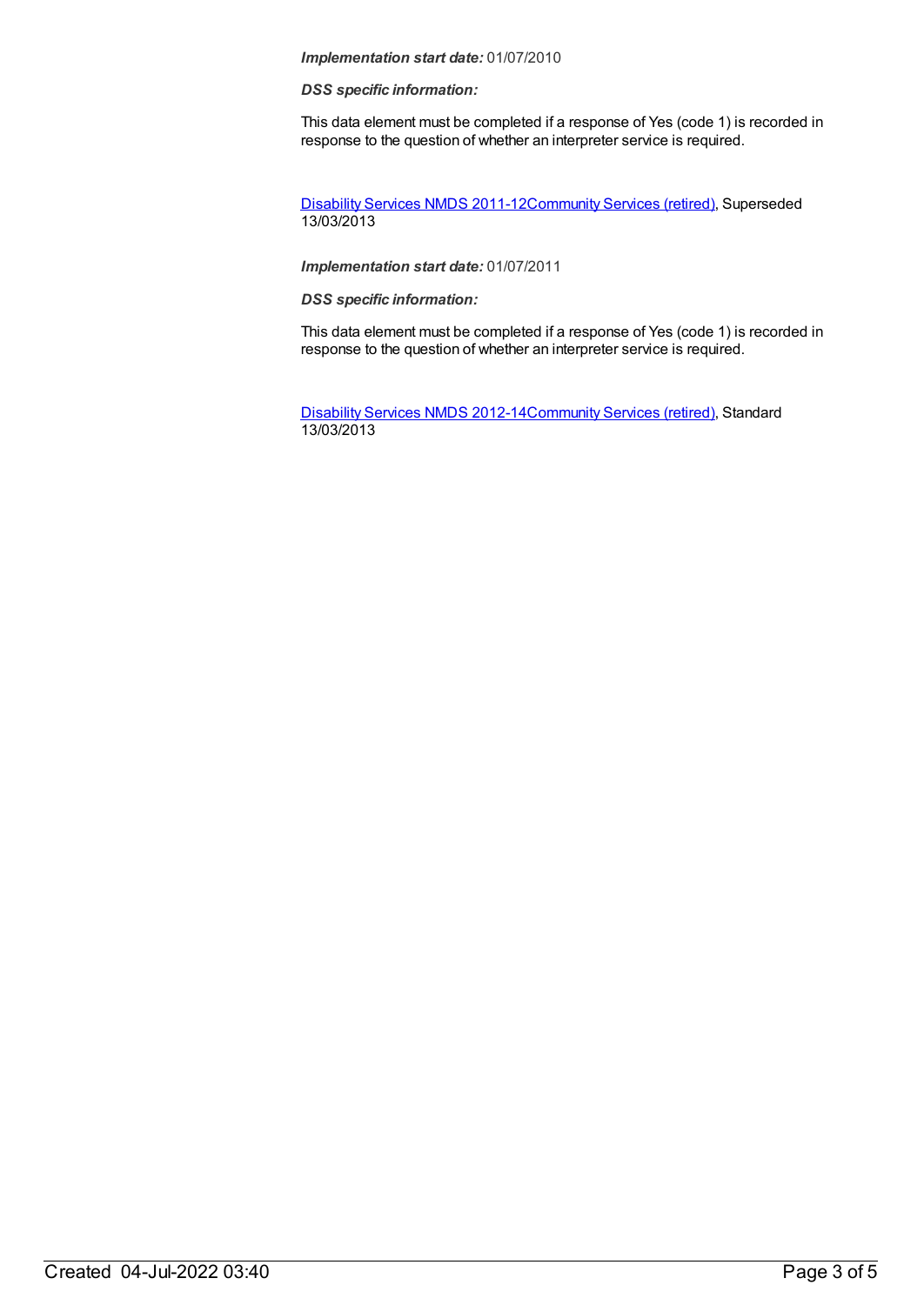#### *Implementation start date:* 01/07/2012

*Implementation end date:* 30/06/2014

#### *Conditional obligation:*

This data element must be completed if a response of 'yes' is recorded in response to 'Interpreter services required, yes/no'.

*DSS specific information:*

This data item is used in conjunction with 'Interpreter service required, yes/no'.

In the DS NMDS this data element refers to the requirement for interpreter services as perceived by the person seeking assistance.

In the DS NMDS, the need for interpreter services along with the type of the service required is collected in one question using the following codes:

- 1 Yes—for spoken language other than English
- 2 Yes—for non-spoken communication
- 3 No
- 9 Not stated

The data item relates to interpreter services for languages other than English, as well as interpreter services required because a person uses sign language or other form of non-spoken communication.

The data item 6 'Communication method', provides the opportunity to indicate the use of sign language and the level of effective communication of the service user.

[Disability](https://meteor.aihw.gov.au/content/569749) Services NMDS 2014-15[Community](https://meteor.aihw.gov.au/RegistrationAuthority/1) Services (retired), Incomplete 23/04/2014 [Disability](https://meteor.aihw.gov.au/RegistrationAuthority/16), Superseded 29/02/2016